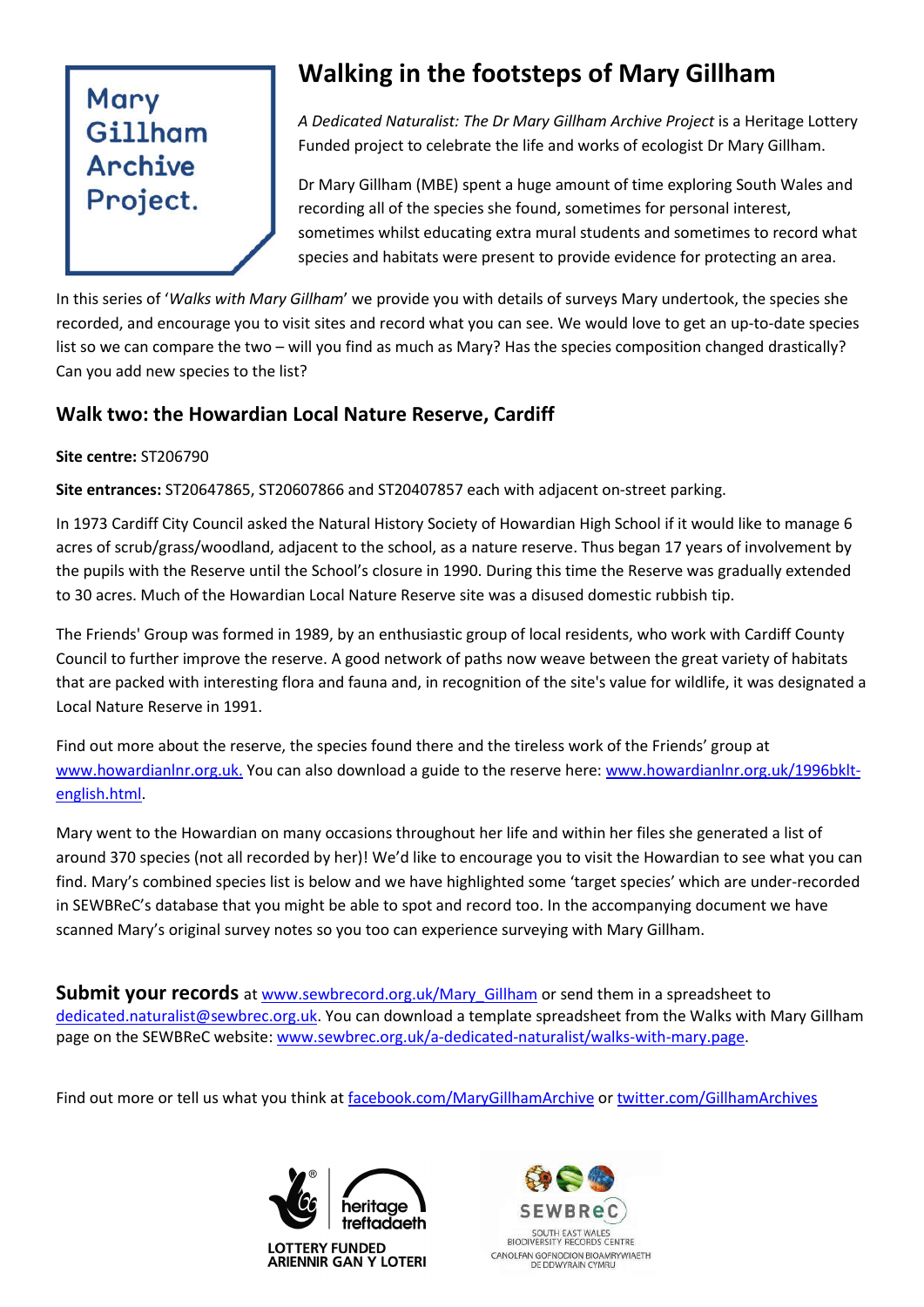#### **Figure 1:** OS map of the Howardian Local Nature Reserve highlighted in red



## **Target species:**

There are over 700 different species recorded in SEWBReC's database from the Howardian although many of them in low numbers! We've pulled out some interesting target species which means you could be the first person to enter some species into the SEWBReC database from the Howardian!

| <b>Scientific Name</b>    | <b>Common Name</b>             | Number of Records   Last Date Recorded |
|---------------------------|--------------------------------|----------------------------------------|
| Mustela erminea           | Stoat                          | 1977                                   |
| Larus marinus             | <b>Great Black-backed Gull</b> | 1991                                   |
| Hyacinthoides non-scripta | Bluebell                       | 1994                                   |
| Anax imperator            | <b>Emperor Dragonfly</b>       | 1994                                   |
| Xylaria longipes          | Dead Moll's Fingers            |                                        |
| Xylaria polymorpha        | Dead Man's Fingers             |                                        |

## **Notes about Walks with Mary Gillham:**

- $\circ$  Please take a common sense approach to recording at these sites. We do not advocate any form of trespassing, and please do not take any risks with regards to your own health and safety.
- o All records are welcome, even the most common of species!
- o For a record to be useful, we need the following information: recorder's name; date recorded; location name; grid reference (ideally 6 figures or more); species name. Please feel free to include extra information or photos.



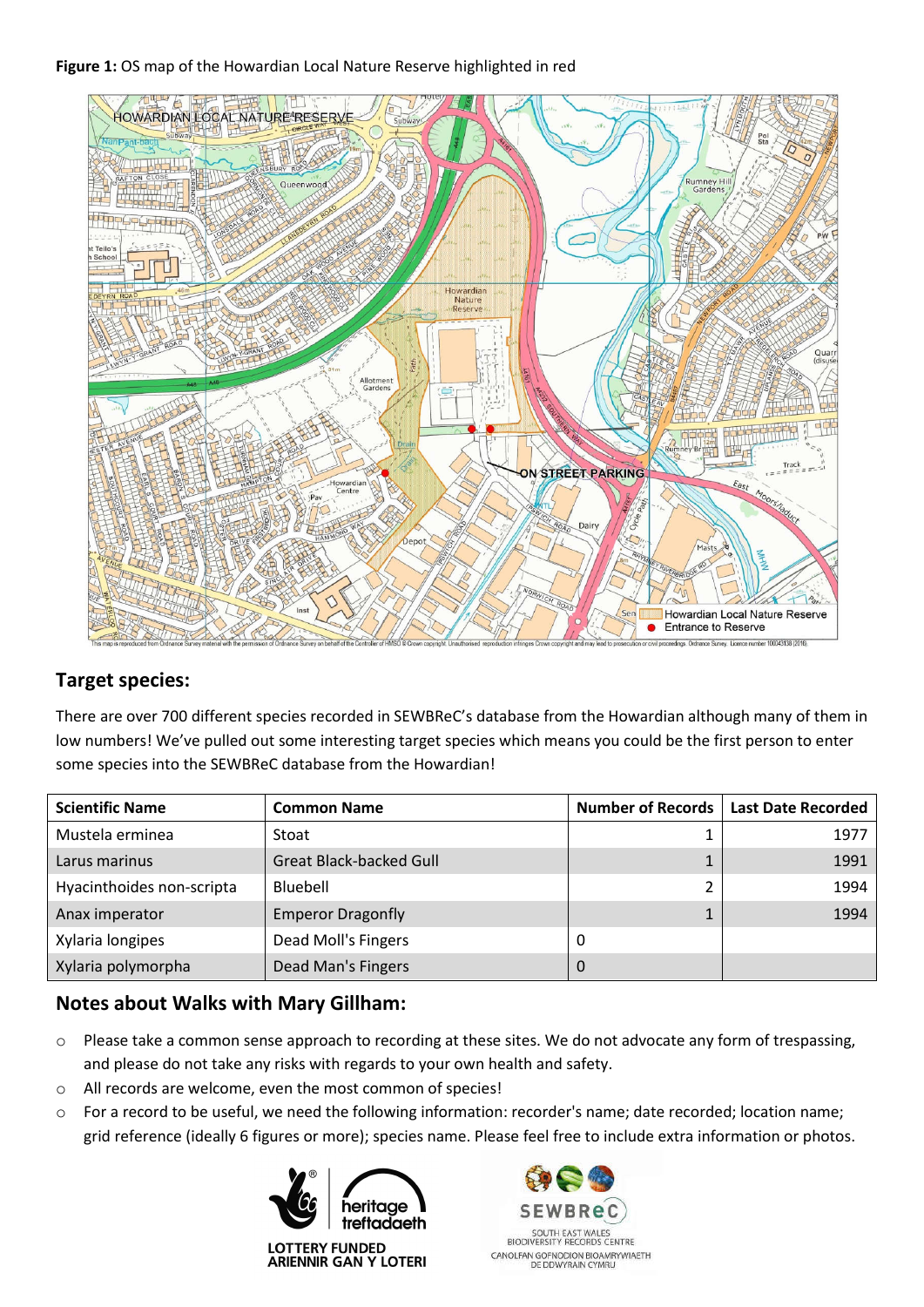## **Species recorded in the Howardian mined out of Mary's archive**

| Group           | <b>Scientific name</b>             | <b>Common Name</b>                 | 2016? |
|-----------------|------------------------------------|------------------------------------|-------|
| fungus          | Clavaria fragilis                  | <b>White Spindles</b>              |       |
| fungus          | Clitocybe                          | Clitocybe                          |       |
| fungus          | Coprinopsis atramentaria           | Common Inkcap                      |       |
| fungus          | Coprinus comatus                   | Shaggy Inkcap                      |       |
| fungus          | Laccaria laccata                   | Deceiver                           |       |
| fungus          | Leucopaxillus giganteus            | <b>Giant Funnel</b>                |       |
| fungus          | Lycoperdon perlatum                | <b>Common Puffball</b>             |       |
| fungus          | Mycena alcalina                    | Mycena alcalina                    |       |
| fungus          | Xylaria hypoxylon                  | <b>Candlesnuff Fungus</b>          |       |
| horsetail       | Equisetum arvense                  | <b>Field Horsetail</b>             |       |
| stonewort       | Chara vulgaris                     | <b>Common Stonewort</b>            |       |
| stonewort       | Chara vulgaris var. longibracteata | Chara vulgaris var. longibracteata |       |
| stonewort       | Tolypella glomerata                | <b>Clustered Stonewort</b>         |       |
| conifer         | Pinus radiata                      | <b>Monterey Pine</b>               |       |
| conifer         | Pinus sylvestris                   | <b>Scots Pine</b>                  |       |
| conifer         | Taxus baccata                      | Yew                                |       |
| fern            | Dryopteris filix-mas               | Male-fern                          |       |
| fern            | Phyllitis scolopendrium            | Hart's-tongue                      |       |
| flowering plant | Acer campestre                     | <b>Field Maple</b>                 |       |
| flowering plant | Acer platanoides                   | Norway Maple                       |       |
| flowering plant | Acer pseudoplatanus                | Sycamore                           |       |
| flowering plant | Achillea millefolium               | Yarrow                             |       |
| flowering plant | <b>Aesculus</b>                    | <b>Aesculus</b>                    |       |
| flowering plant | Aesculus hippocastanum             | Horse-chestnut                     |       |
| flowering plant | Aethusa cynapium                   | Fool's Parsley                     |       |
| flowering plant | Agrostis capillaris                | Common Bent                        |       |
| flowering plant | Agrostis stolonifera               | <b>Creeping Bent</b>               |       |
| flowering plant | Alisma plantago-aquatica           | Water-plantain                     |       |
| flowering plant | Allium oleraceum                   | <b>Field Garlic</b>                |       |
| flowering plant | Allium ursinum                     | Ramsons                            |       |
| flowering plant | Alnus glutinosa                    | Alder                              |       |
| flowering plant | Alnus incana                       | Grey Alder                         |       |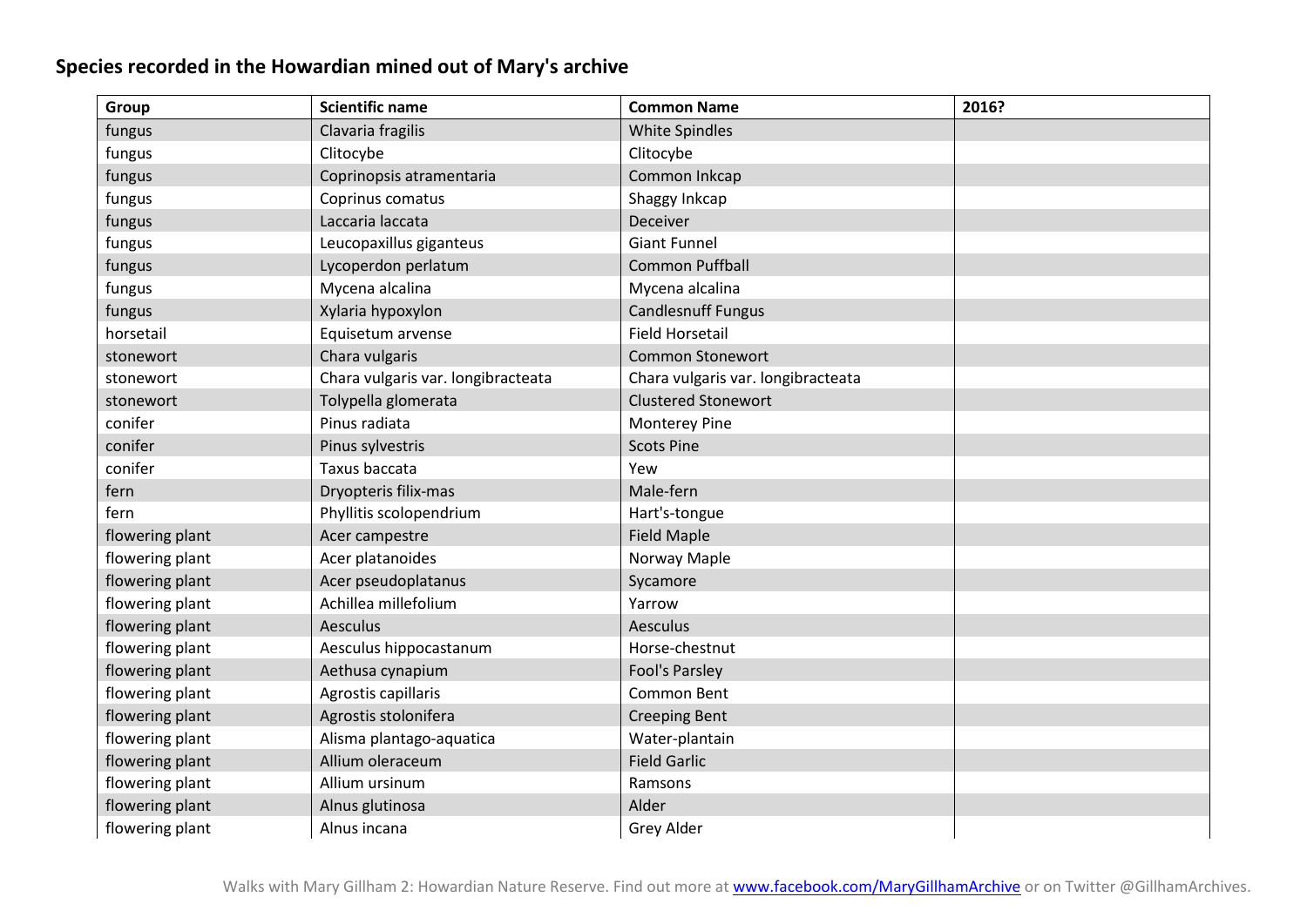| Group           | <b>Scientific name</b>              | <b>Common Name</b>               | 2016? |
|-----------------|-------------------------------------|----------------------------------|-------|
| flowering plant | Alopecurus geniculatus              | <b>Marsh Foxtail</b>             |       |
| flowering plant | Alopecurus pratensis                | <b>Meadow Foxtail</b>            |       |
| flowering plant | Anemone nemorosa                    | <b>Wood Anemone</b>              |       |
| flowering plant | Anthoxanthum odoratum               | Sweet Vernal-grass               |       |
| flowering plant | Anthriscus sylvestris               | <b>Cow Parsley</b>               |       |
| flowering plant | Arctium                             | <b>Burdock</b>                   |       |
| flowering plant | Arctium minus                       | Lesser Burdock                   |       |
| flowering plant | Armoracia rusticana                 | Horse-radish                     |       |
| flowering plant | Arrhenatherum elatius               | False Oat-grass                  |       |
| flowering plant | Artemisia vulgaris                  | Mugwort                          |       |
| flowering plant | Arum maculatum                      | Lords-and-Ladies                 |       |
| flowering plant | Aster                               | Michaelmas-Daisy                 |       |
| flowering plant | Aster amellus                       | European Michaelmas-daisy        |       |
| flowering plant | Aster novi-belgii                   | <b>Confused Michaelmas-daisy</b> |       |
| flowering plant | Avena fatua                         | Wild-oat                         |       |
| flowering plant | Barbarea vulgaris                   | Winter-cress                     |       |
| flowering plant | Bellis perennis                     | Daisy                            |       |
| flowering plant | Betula pendula                      | Silver Birch                     |       |
| flowering plant | Betula pubescens                    | Downy Birch                      |       |
| flowering plant | <b>Bolboschoenus maritimus</b>      | Sea Club-rush                    |       |
| flowering plant | Brachypodium sylvaticum             | False-brome                      |       |
| flowering plant | Brassica rapa                       | Turnip                           |       |
| flowering plant | Bromus hordeaceus subsp. hordeaceus | Common Soft-brome                |       |
| flowering plant | <b>Bromus sterilis</b>              | <b>Barren Brome</b>              |       |
| flowering plant | Buddleja davidii                    | Butterfly-bush                   |       |
| flowering plant | Callitriche stagnalis               | Common Water-starwort            |       |
| flowering plant | Calystegia sepium                   | <b>Hedge Bindweed</b>            |       |
| flowering plant | Carduus crispus                     | <b>Welted Thistle</b>            |       |
| flowering plant | Carex flacca                        | <b>Glaucous Sedge</b>            |       |
| flowering plant | Carex hirta                         | <b>Hairy Sedge</b>               |       |
| flowering plant | Carex laevigata                     | Smooth-stalked Sedge             |       |
| flowering plant | Carex leporina                      | Oval Sedge                       |       |
| flowering plant | Carex otrubae                       | False Fox-sedge                  |       |
| flowering plant | Carex riparia                       | <b>Greater Pond-sedge</b>        |       |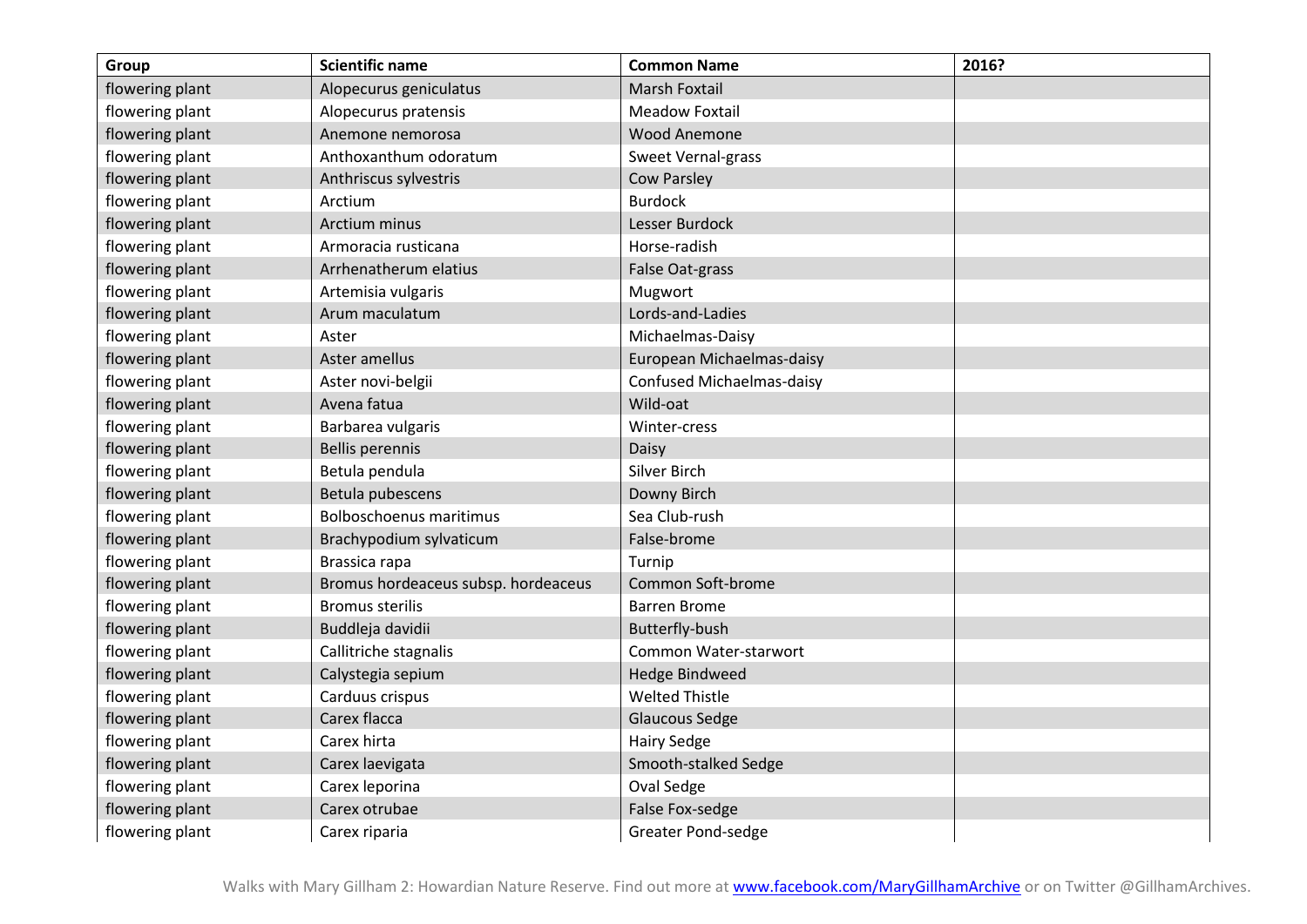| Group           | <b>Scientific name</b>      | <b>Common Name</b>             | 2016? |
|-----------------|-----------------------------|--------------------------------|-------|
| flowering plant | Centaurea nigra             | Common Knapweed                |       |
| flowering plant | Centaurium erythraea        | <b>Common Centaury</b>         |       |
| flowering plant | Cerastium fontanum          | Common Mouse-ear               |       |
| flowering plant | Chamerion angustifolium     | Rosebay Willowherb             |       |
| flowering plant | Circaea lutetiana           | Enchanter's-nightshade         |       |
| flowering plant | Cirsium arvense             | <b>Creeping Thistle</b>        |       |
| flowering plant | Cirsium palustre            | <b>Marsh Thistle</b>           |       |
| flowering plant | Cirsium vulgare             | <b>Spear Thistle</b>           |       |
| flowering plant | Clematis vitalba            | Traveller's-joy                |       |
| flowering plant | Conium maculatum            | Hemlock                        |       |
| flowering plant | Convolvulus arvensis        | <b>Field Bindweed</b>          |       |
| flowering plant | Conyza canadensis           | Canadian Fleabane              |       |
| flowering plant | Cornus sanguinea            | Dogwood                        |       |
| flowering plant | Corylus avellana            | Hazel                          |       |
| flowering plant | Cotoneaster                 | Cotoneaster                    |       |
| flowering plant | Crataegus monogyna          | Hawthorn                       |       |
| flowering plant | Crepis vesicaria            | <b>Beaked Hawk's-beard</b>     |       |
| flowering plant | Cynosurus cristatus         | Crested Dog's-tail             |       |
| flowering plant | Cytisus scoparius           | <b>Broom</b>                   |       |
| flowering plant | Dactylis glomerata          | Cock's-foot                    |       |
| flowering plant | Dactylorhiza fuchsii        | Common Spotted-orchid          |       |
| flowering plant | Dactylorhiza praetermissa   | Southern Marsh-orchid          |       |
| flowering plant | Daucus carota subsp. carota | <b>Wild Carrot</b>             |       |
| flowering plant | Deschampsia cespitosa       | <b>Tufted Hair-Grass</b>       |       |
| flowering plant | <b>Digitalis</b>            | <b>Digitalis</b>               |       |
| flowering plant | Digitalis purpurea          | Foxglove                       |       |
| flowering plant | Dipsacus fullonum           | <b>Wild Teasel</b>             |       |
| flowering plant | Eleocharis palustris        | Common Spike-rush              |       |
| flowering plant | Eleocharis uniglumis        | Slender Spike-rush             |       |
| flowering plant | Elodea canadensis           | Canadian Waterweed             |       |
| flowering plant | Epilobium                   | Willowherb                     |       |
| flowering plant | Epilobium hirsutum          | <b>Great Willowherb</b>        |       |
| flowering plant | Epilobium montanum          | <b>Broad-leaved Willowherb</b> |       |
| flowering plant | Epilobium parviflorum       | Hoary Willowherb               |       |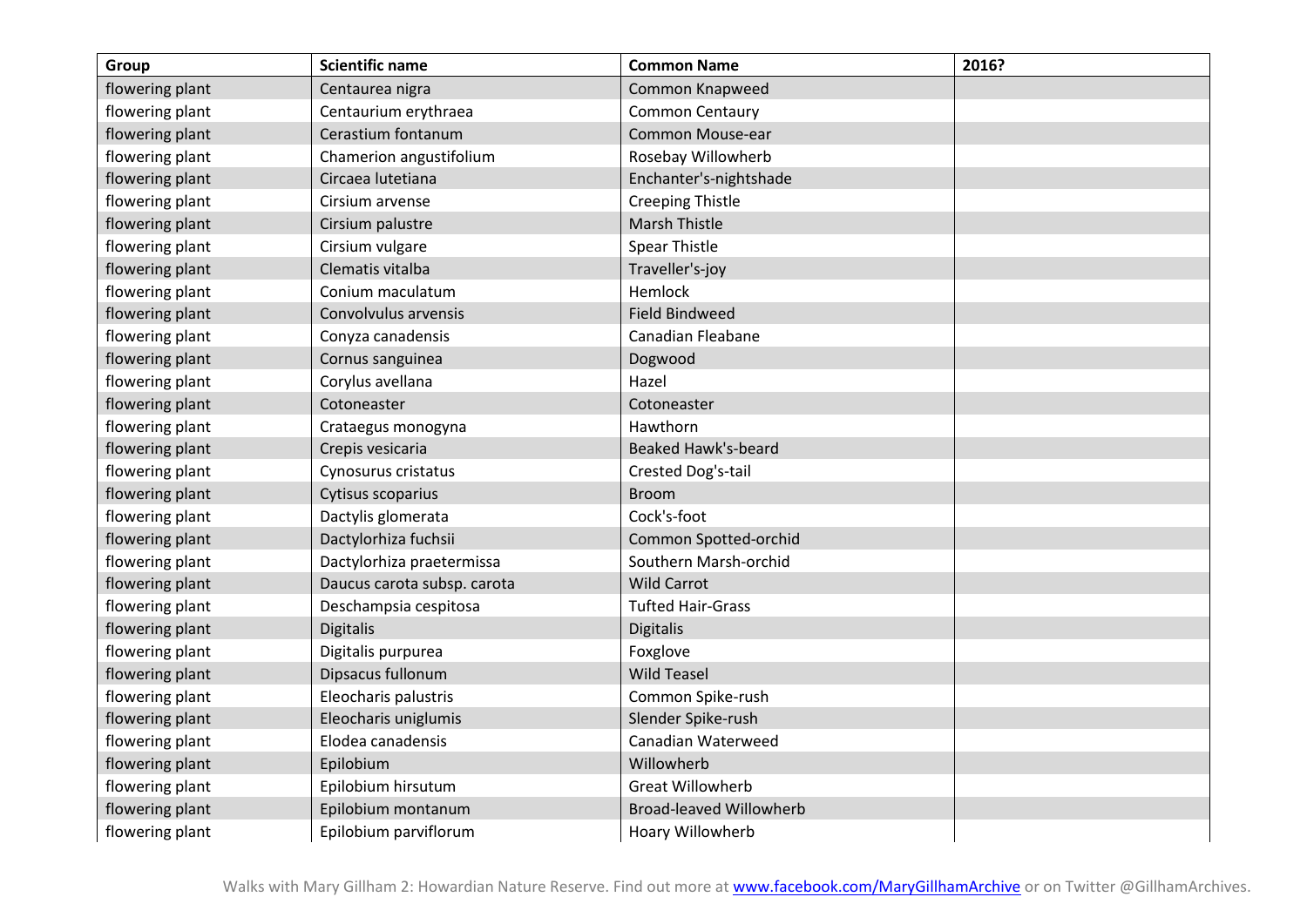| Group           | <b>Scientific name</b>    | <b>Common Name</b>              | 2016? |
|-----------------|---------------------------|---------------------------------|-------|
| flowering plant | Epilobium tetragonum      | Square-stalked Willowherb       |       |
| flowering plant | Epipactis helleborine     | <b>Broad-leaved Helleborine</b> |       |
| flowering plant | Erigeron annuus           | <b>Tall Fleabane</b>            |       |
| flowering plant | Euonymus europaeus        | Spindle                         |       |
| flowering plant | Eupatorium cannabinum     | Hemp-agrimony                   |       |
| flowering plant | Euphorbia amygdaloides    | Wood Spurge                     |       |
| flowering plant | Fallopia japonica         | Japanese Knotweed               |       |
| flowering plant | Festuca                   | Fescue                          |       |
| flowering plant | Festuca rubra             | <b>Red Fescue</b>               |       |
| flowering plant | Frangula alnus            | Alder Buckthorn                 |       |
| flowering plant | Fraxinus excelsior        | Ash                             |       |
| flowering plant | Gagea lutea               | Yellow Star-of-Bethlehem        |       |
| flowering plant | Galega officinalis        | Goat's-rue                      |       |
| flowering plant | Galium aparine            | <b>Cleavers</b>                 |       |
| flowering plant | Galium palustre           | Marsh-bedstraw                  |       |
| flowering plant | Geranium dissectum        | Cut-leaved Crane's-bill         |       |
| flowering plant | Geranium robertianum      | Herb-Robert                     |       |
| flowering plant | Geum urbanum              | <b>Wood Avens</b>               |       |
| flowering plant | Glechoma hederacea        | Ground-ivy                      |       |
| flowering plant | Glyceria fluitans         | <b>Floating Sweet-grass</b>     |       |
| flowering plant | Hedera helix              | Ivy                             |       |
| flowering plant | Heracleum sphondylium     | Hogweed                         |       |
| flowering plant | <b>Holcus lanatus</b>     | Yorkshire-fog                   |       |
| flowering plant | Hyacinthoides non-scripta | Bluebell                        |       |
| flowering plant | Hypericum androsaemum     | Tutsan                          |       |
| flowering plant | Hypericum perforatum      | Perforate St John's-wort        |       |
| flowering plant | Ilex aquifolium           | Holly                           |       |
| flowering plant | Iris pseudacorus          | <b>Yellow Iris</b>              |       |
| flowering plant | Juncus acutus             | Sharp Rush                      |       |
| flowering plant | Juncus articulatus        | Jointed Rush                    |       |
| flowering plant | Juncus effusus            | Soft-rush                       |       |
| flowering plant | Juncus gerardii           | Saltmarsh Rush                  |       |
| flowering plant | Juncus inflexus           | <b>Hard Rush</b>                |       |
| flowering plant | Lactuca serriola          | Prickly Lettuce                 |       |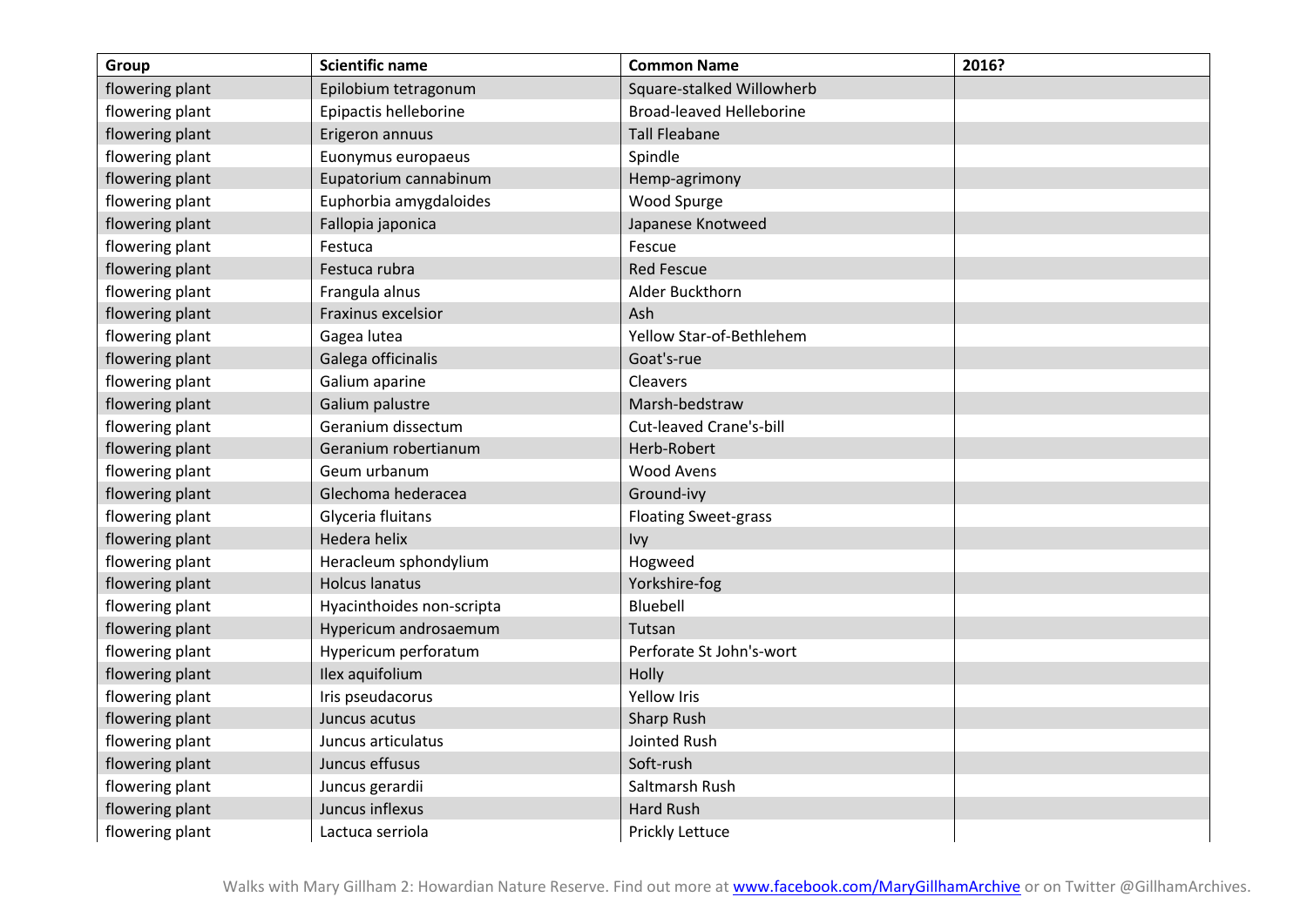| Group           | <b>Scientific name</b> | <b>Common Name</b>              | 2016? |
|-----------------|------------------------|---------------------------------|-------|
| flowering plant | Lactuca virosa         | <b>Great Lettuce</b>            |       |
| flowering plant | Lagarosiphon major     | Curly Waterweed                 |       |
| flowering plant | Lamium galeobdolon     | <b>Yellow Archangel</b>         |       |
| flowering plant | Lathyrus nissolia      | <b>Grass Vetchling</b>          |       |
| flowering plant | Lathyrus pratensis     | <b>Meadow Vetchling</b>         |       |
| flowering plant | Laurus nobilis         | Bay                             |       |
| flowering plant | Lemna minor            | <b>Common Duckweed</b>          |       |
| flowering plant | Leucanthemum vulgare   | Oxeye Daisy                     |       |
| flowering plant | Ligustrum vulgare      | <b>Wild Privet</b>              |       |
| flowering plant | Linaria purpurea       | <b>Purple Toadflax</b>          |       |
| flowering plant | Lolium perenne         | Perennial Rye-grass             |       |
| flowering plant | Lonicera periclymenum  | Honeysuckle                     |       |
| flowering plant | Lotus corniculatus     | Common Bird's-foot-trefoil      |       |
| flowering plant | Lotus pedunculatus     | Greater Bird's-foot-trefoil     |       |
| flowering plant | Luzula spicata         | Spiked Wood-rush                |       |
| flowering plant | Lysimachia punctata    | <b>Dotted Loosestrife</b>       |       |
| flowering plant | Lythrum salicaria      | Purple-loosestrife              |       |
| flowering plant | Malus sylvestris       | Apple                           |       |
| flowering plant | Matricaria chamomilla  | <b>Scented Mayweed</b>          |       |
| flowering plant | Matricaria discoidea   | Pineappleweed                   |       |
| flowering plant | Medicago lupulina      | <b>Black Medick</b>             |       |
| flowering plant | Melilotus albus        | <b>White Melilot</b>            |       |
| flowering plant | Melilotus indicus      | <b>Small Melilot</b>            |       |
| flowering plant | Mentha aquatica        | <b>Water Mint</b>               |       |
| flowering plant | Mentha suaveolens      | Round-leaved Mint               |       |
| flowering plant | Mercurialis perennis   | Dog's Mercury                   |       |
| flowering plant | <b>Myosotis</b>        | Forget-Me-Not                   |       |
| flowering plant | Odontites vernus       | <b>Red Bartsia</b>              |       |
| flowering plant | Oenanthe crocata       | Hemlock Water-dropwort          |       |
| flowering plant | Oenanthe lachenalii    | Parsley Water-dropwort          |       |
| flowering plant | Oenothera glazioviana  | Large-flowered Evening-primrose |       |
| flowering plant | Ophrys apifera         | <b>Bee Orchid</b>               |       |
| flowering plant | Orobanche minor        | Common Broomrape                |       |
| flowering plant | Oxalis acetosella      | Wood-sorrel                     |       |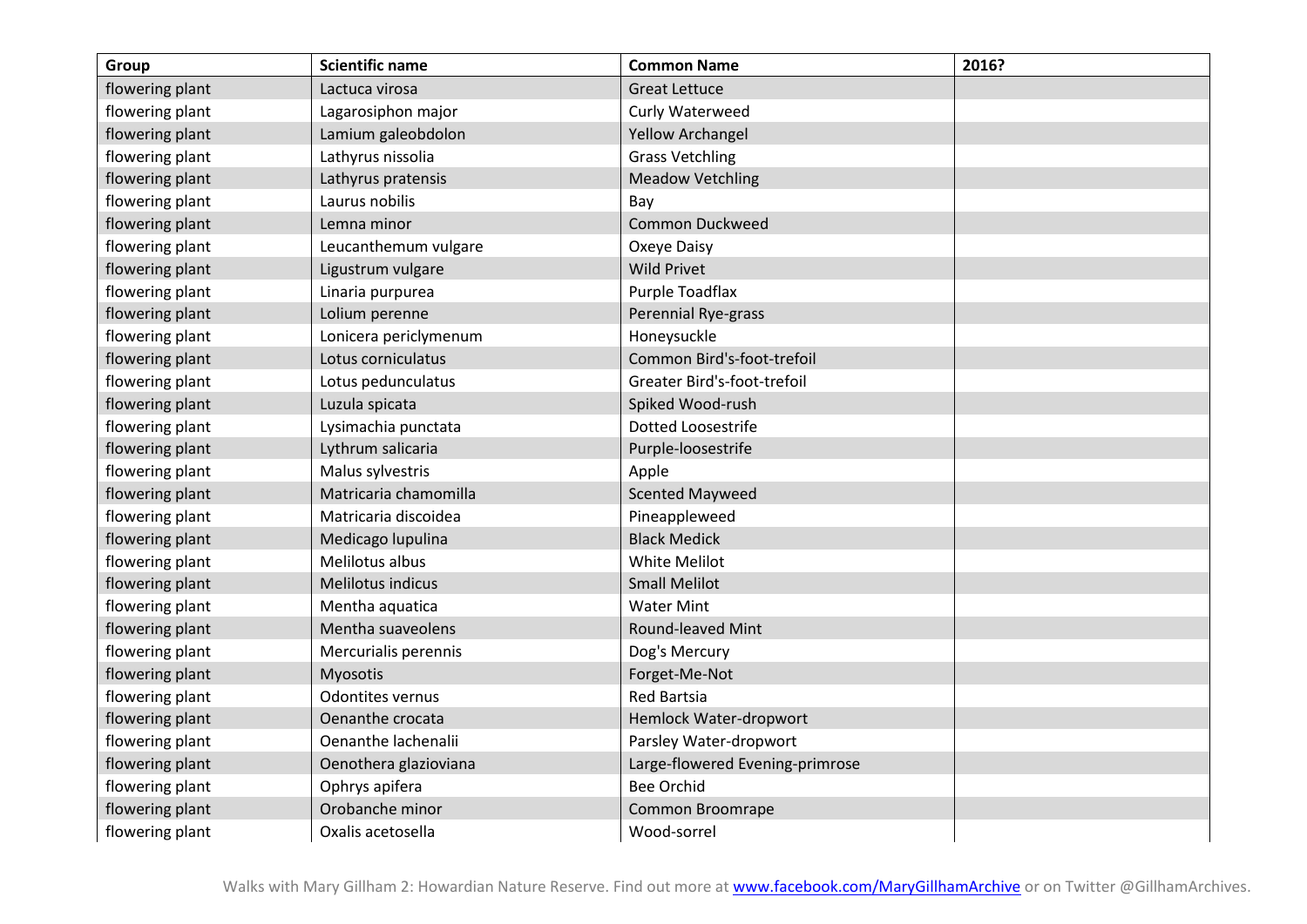| Group           | <b>Scientific name</b>           | <b>Common Name</b>           | 2016? |
|-----------------|----------------------------------|------------------------------|-------|
| flowering plant | Pastinaca sativa                 | <b>Wild Parsnip</b>          |       |
| flowering plant | Persicaria hydropiper            | Water-pepper                 |       |
| flowering plant | Persicaria maculosa              | Redshank                     |       |
| flowering plant | Phalaris arundinacea             | Reed Canary-grass            |       |
| flowering plant | Phleum pratense                  | Timothy                      |       |
| flowering plant | Phragmites                       | Phragmites                   |       |
| flowering plant | Phragmites australis             | <b>Common Reed</b>           |       |
| flowering plant | Picris echioides                 | <b>Bristly Oxtongue</b>      |       |
| flowering plant | Picris hieracioides              | Hawkweed Oxtongue            |       |
| flowering plant | Plantago lanceolata              | <b>Ribwort Plantain</b>      |       |
| flowering plant | Plantago major                   | <b>Greater Plantain</b>      |       |
| flowering plant | Poa pratensis                    | <b>Smooth Meadow-Grass</b>   |       |
| flowering plant | Poa trivialis                    | Rough Meadow-grass           |       |
| flowering plant | Polygonum aviculare              | Knotgrass                    |       |
| flowering plant | Populus                          | Poplar                       |       |
| flowering plant | Populus nigra subsp. betulifolia | <b>Black Poplar</b>          |       |
| flowering plant | Potamogeton natans               | <b>Broad-leaved Pondweed</b> |       |
| flowering plant | Potentilla anserina              | Silverweed                   |       |
| flowering plant | Potentilla palustris             | Marsh Cinquefoil             |       |
| flowering plant | Potentilla reptans               | <b>Creeping Cinquefoil</b>   |       |
| flowering plant | Prunus                           | <b>Planted Cherry</b>        |       |
| flowering plant | Prunus avium                     | Wild Cherry                  |       |
| flowering plant | Prunus cerasus                   | <b>Dwarf Cherry</b>          |       |
| flowering plant | Prunus laurocerasus              | Cherry Laurel                |       |
| flowering plant | Prunus padus                     | <b>Bird Cherry</b>           |       |
| flowering plant | Prunus spinosa                   | Blackthorn                   |       |
| flowering plant | Pulicaria dysenterica            | <b>Common Fleabane</b>       |       |
| flowering plant | Quercus                          | Oak                          |       |
| flowering plant | Quercus robur                    | Pedunculate Oak              |       |
| flowering plant | Ranunculus acris                 | <b>Meadow Buttercup</b>      |       |
| flowering plant | Ranunculus ficaria               | Lesser Celandine             |       |
| flowering plant | Ranunculus repens                | <b>Creeping Buttercup</b>    |       |
| flowering plant | Ranunculus sardous               | <b>Hairy Buttercup</b>       |       |
| flowering plant | Ranunculus sceleratus            | Celery-leaved Buttercup      |       |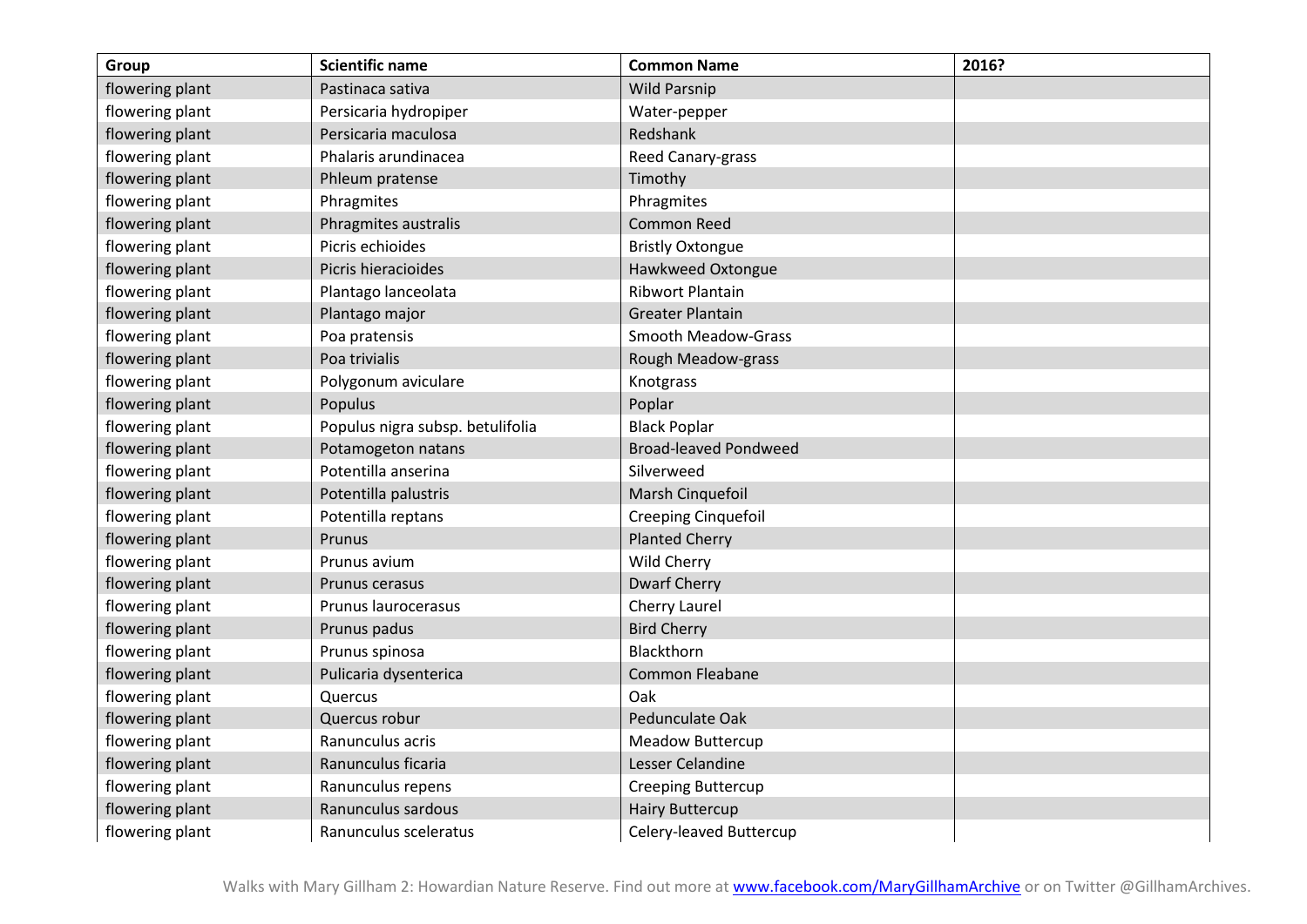| Group           | <b>Scientific name</b>   | <b>Common Name</b>       | 2016? |
|-----------------|--------------------------|--------------------------|-------|
| flowering plant | Reseda luteola           | Weld                     |       |
| flowering plant | Ribes uva-crispa         | Gooseberry               |       |
| flowering plant | Rosa arvensis            | Field-rose               |       |
| flowering plant | Rosa canina agg.         | Dog Rose                 |       |
| flowering plant | Rosa rugosa              | Japanese Rose            |       |
| flowering plant | Rubus fruticosus agg.    | <b>Bramble</b>           |       |
| flowering plant | Rubus idaeus             | Raspberry                |       |
| flowering plant | Rumex acetosa            | Common Sorrel            |       |
| flowering plant | Rumex crispus            | <b>Curled Dock</b>       |       |
| flowering plant | Rumex cristatus          | <b>Greek Dock</b>        |       |
| flowering plant | Rumex obtusifolius       | <b>Broad-leaved Dock</b> |       |
| flowering plant | Salix caprea             | <b>Goat Willow</b>       |       |
| flowering plant | Salix cinerea            | <b>Common Sallow</b>     |       |
| flowering plant | Salix fragilis           | Crack-willow             |       |
| flowering plant | Salix viminalis          | Osier                    |       |
| flowering plant | Sambucus nigra           | Elder                    |       |
| flowering plant | Scrophularia nodosa      | <b>Common Figwort</b>    |       |
| flowering plant | Scutellaria galericulata | Skullcap                 |       |
| flowering plant | Securigera varia         | Crown Vetch              |       |
| flowering plant | Senecio erucifolius      | Hoary Ragwort            |       |
| flowering plant | Senecio jacobaea         | <b>Common Ragwort</b>    |       |
| flowering plant | Senecio squalidus        | Oxford Ragwort           |       |
| flowering plant | Senecio vulgaris         | Groundsel                |       |
| flowering plant | Silene dioica            | <b>Red Campion</b>       |       |
| flowering plant | Silene flos-cuculi       | Ragged-Robin             |       |
| flowering plant | Silene latifolia         | <b>White Campion</b>     |       |
| flowering plant | Sinapis arvensis         | Charlock                 |       |
| flowering plant | Sisymbrium officinale    | <b>Hedge Mustard</b>     |       |
| flowering plant | Solanum dulcamara        | <b>Bittersweet</b>       |       |
| flowering plant | Solidago                 | Goldenrod                |       |
| flowering plant | Sonchus asper            | Prickly Sow-thistle      |       |
| flowering plant | Sonchus oleraceus        | Smooth Sow-thistle       |       |
| flowering plant | Sorbus aria              | Common Whitebeam         |       |
| flowering plant | Sorbus aucuparia         | Rowan                    |       |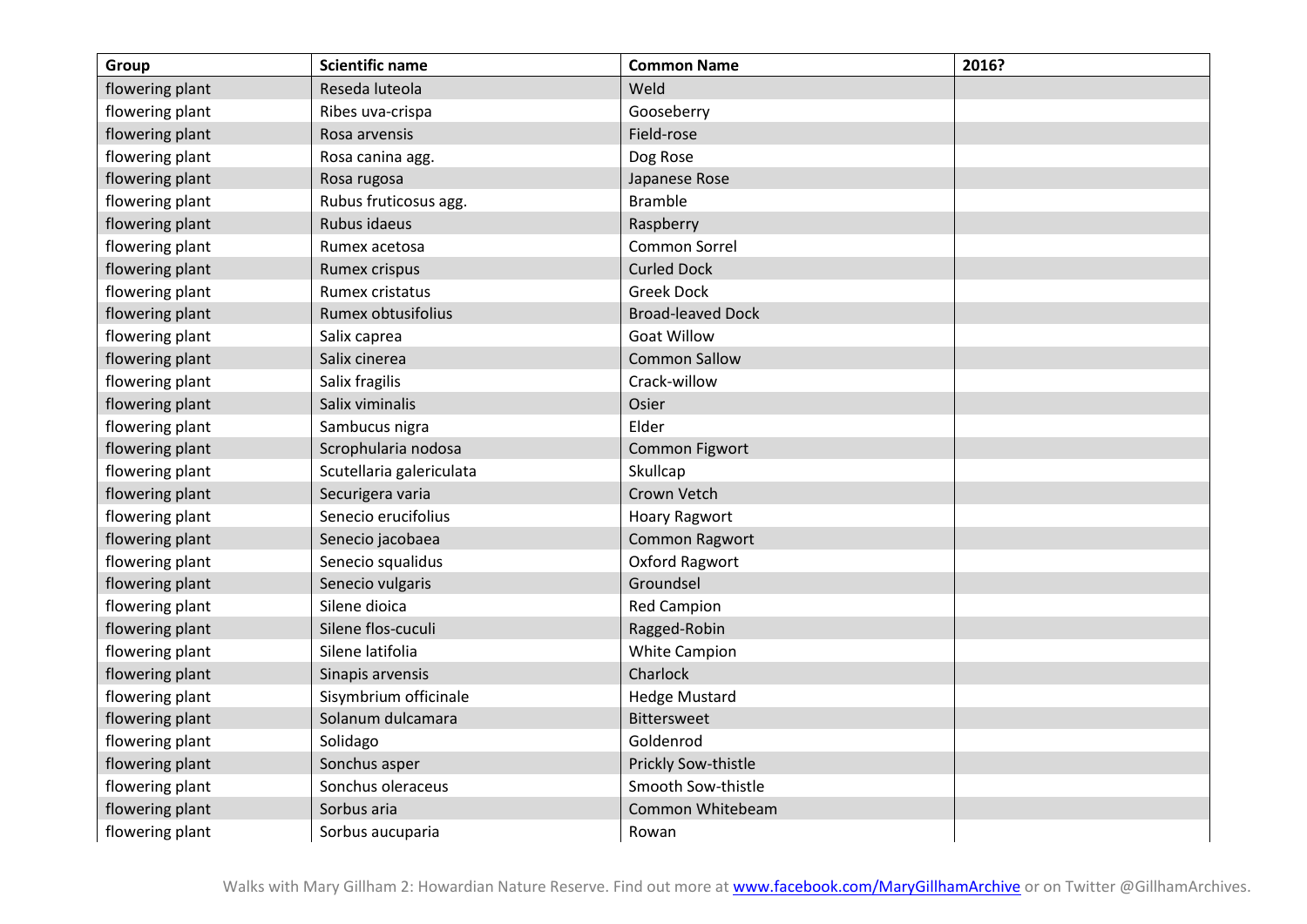| Group           | <b>Scientific name</b>     | <b>Common Name</b>        | 2016? |
|-----------------|----------------------------|---------------------------|-------|
| flowering plant | Sorbus domestica           | Service-tree              |       |
| flowering plant | Spartium junceum           | Spanish Broom             |       |
| flowering plant | Stachys sylvatica          | Hedge Woundwort           |       |
| flowering plant | Stellaria graminea         | Lesser Stitchwort         |       |
| flowering plant | Stellaria holostea         | <b>Greater Stitchwort</b> |       |
| flowering plant | Succisa pratensis          | Devil's-bit Scabious      |       |
| flowering plant | Symphytum officinale       | <b>Common Comfrey</b>     |       |
| flowering plant | Taraxacum officinale agg.  | Dandelion                 |       |
| flowering plant | Tilia cordata              | Small-leaved Lime         |       |
| flowering plant | Torilis japonica           | Upright Hedge-parsley     |       |
| flowering plant | Tragopogon pratensis       | Goat's-beard              |       |
| flowering plant | Trifolium                  | Clover                    |       |
| flowering plant | Trifolium campestre        | <b>Hop Trefoil</b>        |       |
| flowering plant | Trifolium dubium           | Lesser Trefoil            |       |
| flowering plant | Trifolium hybridum         | <b>Alsike Clover</b>      |       |
| flowering plant | Trifolium pratense         | <b>Red Clover</b>         |       |
| flowering plant | Trifolium repens           | <b>White Clover</b>       |       |
| flowering plant | Trifolium squamosum        | Sea Clover                |       |
| flowering plant | Tripleurospermum inodorum  | <b>Scentless Mayweed</b>  |       |
| flowering plant | Tussilago farfara          | Colt's-foot               |       |
| flowering plant | Typha latifolia            | <b>Bulrush</b>            |       |
| flowering plant | Ulex europaeus             | Gorse                     |       |
| flowering plant | Urtica dioica              | <b>Common Nettle</b>      |       |
| flowering plant | Valerianella locusta       | <b>Common Cornsalad</b>   |       |
| flowering plant | Veronica beccabunga        | <b>Brooklime</b>          |       |
| flowering plant | Veronica montana           | Wood Speedwell            |       |
| flowering plant | Viburnum lantana           | Wayfaring-tree            |       |
| flowering plant | Viburnum opulus            | Guelder-rose              |       |
| flowering plant | Vicia cracca               | <b>Tufted Vetch</b>       |       |
| flowering plant | Vicia hirsuta              | <b>Hairy Tare</b>         |       |
| flowering plant | Vicia sativa               | Common Vetch              |       |
| flowering plant | Vicia sativa subsp. nigra  | Narrow-leaved Vetch       |       |
| flowering plant | Vicia sativa subsp. sativa | Common Vetch              |       |
| flowering plant | Vicia sepium               | <b>Bush Vetch</b>         |       |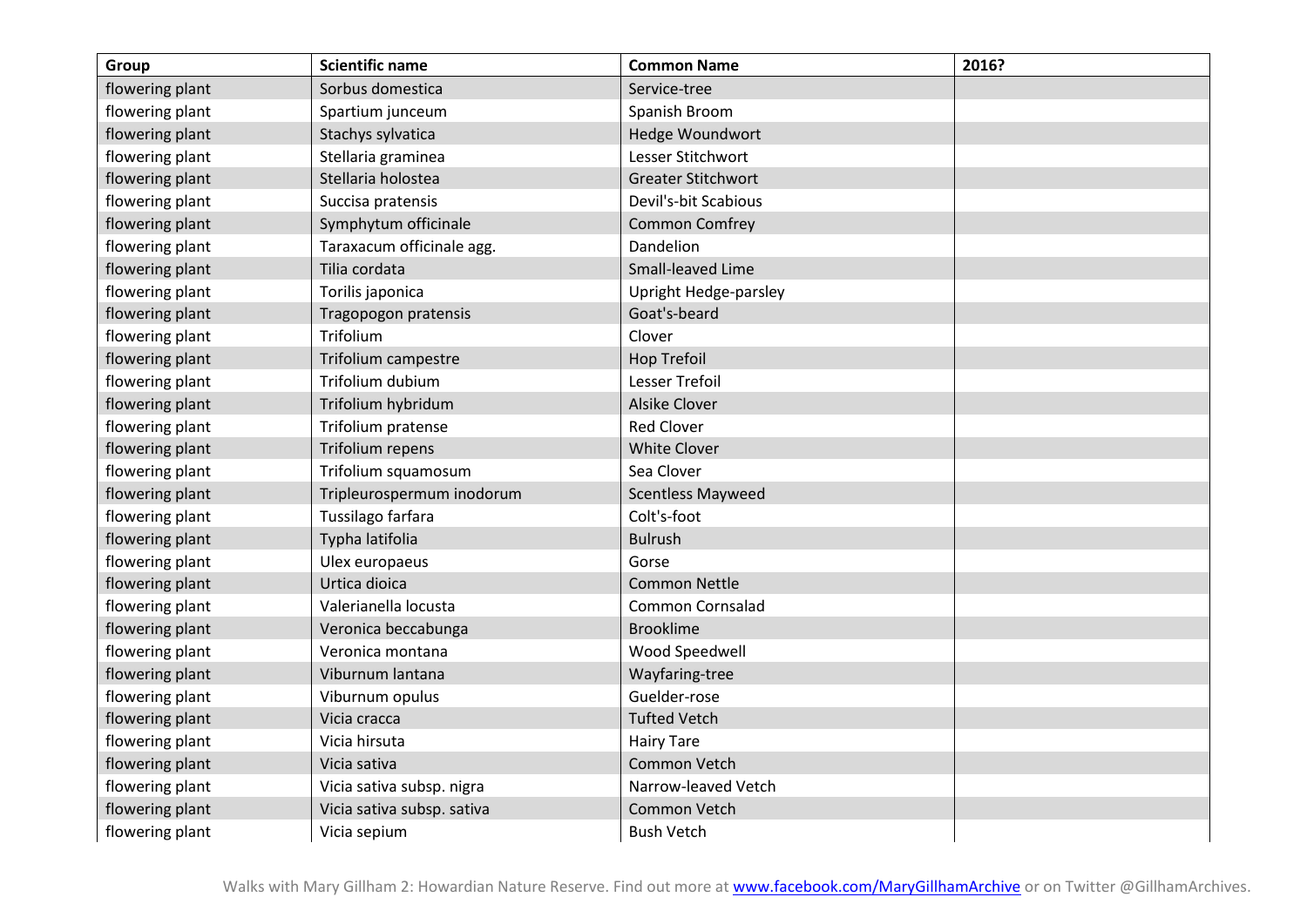| Group                        | <b>Scientific name</b>                   | <b>Common Name</b>              | 2016? |
|------------------------------|------------------------------------------|---------------------------------|-------|
| flowering plant              | Vicia tetrasperma                        | <b>Smooth Tare</b>              |       |
| flowering plant              | Viola riviniana                          | Common Dog-violet               |       |
| bony fish (Actinopterygii)   | Gasterosteus aculeatus                   | <b>Three-spined Stickleback</b> |       |
| bony fish (Actinopterygii)   | Pungitius pungitius                      | Nine-spined Stickleback         |       |
| insect - beetle (Coleoptera) | Dytiscus marginalis                      | <b>Great Diving Beetle</b>      |       |
| insect - beetle (Coleoptera) | Rhagonycha fulva                         | Common Red Soldier Beetle       |       |
| insect - butterfly           | Aglais io                                | Peacock                         |       |
| insect - butterfly           | Aglais urticae                           | <b>Small Tortoiseshell</b>      |       |
| insect - butterfly           | Anthocharis cardamines subsp. britannica | Orange-tip                      |       |
| insect - butterfly           | Coenonympha pamphilus pamphilus          | <b>Small Heath</b>              |       |
| insect - butterfly           | Colias croceus                           | <b>Clouded Yellow</b>           |       |
| insect - butterfly           | Lycaena phlaeas subsp. phlaeus           | <b>Small Copper</b>             |       |
| insect - butterfly           | Maniola jurtina subsp. jurtina           | <b>Meadow Brown</b>             |       |
| insect - butterfly           | Melanargia galathea subsp. serena        | Marbled White                   |       |
| insect - butterfly           | Ochlodes sylvanus                        | Large Skipper                   |       |
| insect - butterfly           | Pararge aegeria subsp. tircis            | Speckled Wood                   |       |
| insect - butterfly           | Pieris brassicae                         | Large White                     |       |
| insect - butterfly           | Pieris napi subsp. sabellicae            | Green-veined White              |       |
| insect - butterfly           | Pieris rapae                             | <b>Small White</b>              |       |
| insect - butterfly           | Polygonia c-album                        | Comma                           |       |
| insect - butterfly           | Polyommatus icarus subsp. icarus         | <b>Common Blue</b>              |       |
| insect - butterfly           | Pyrgus malvae                            | <b>Grizzled Skipper</b>         |       |
| insect - butterfly           | Pyronia tithonus subsp. britanniae       | Hedge Brown                     |       |
| insect - butterfly           | Thymelicus sylvestris                    | <b>Small Skipper</b>            |       |
| insect - butterfly           | Vanessa atalanta                         | <b>Red Admiral</b>              |       |
| insect - butterfly           | Vanessa cardui                           | Painted Lady                    |       |
| insect - dragonfly (Odonata) | Aeshna cyanea                            | Southern Hawker                 |       |
| insect - dragonfly (Odonata) | Libellula depressa                       | <b>Broad-bodied Chaser</b>      |       |
| insect - dragonfly (Odonata) | Sympetrum striolatum                     | <b>Common Darter</b>            |       |
| insect - hymenopteran        | Andricus kollari                         | Marble Gall                     |       |
| insect - hymenopteran        | Biorhiza pallida                         | Oak Apple                       |       |
| insect - hymenopteran        | Bombus (Thoracobombus) pascuorum         | <b>Common Carder Bee</b>        |       |
| insect - hymenopteran        | Diplolepis rosae                         | Robin's Pin-Cushion Gall        |       |
| insect - hymenopteran        | Neuroterus quercusbaccarum               | Common Spangle Gall             |       |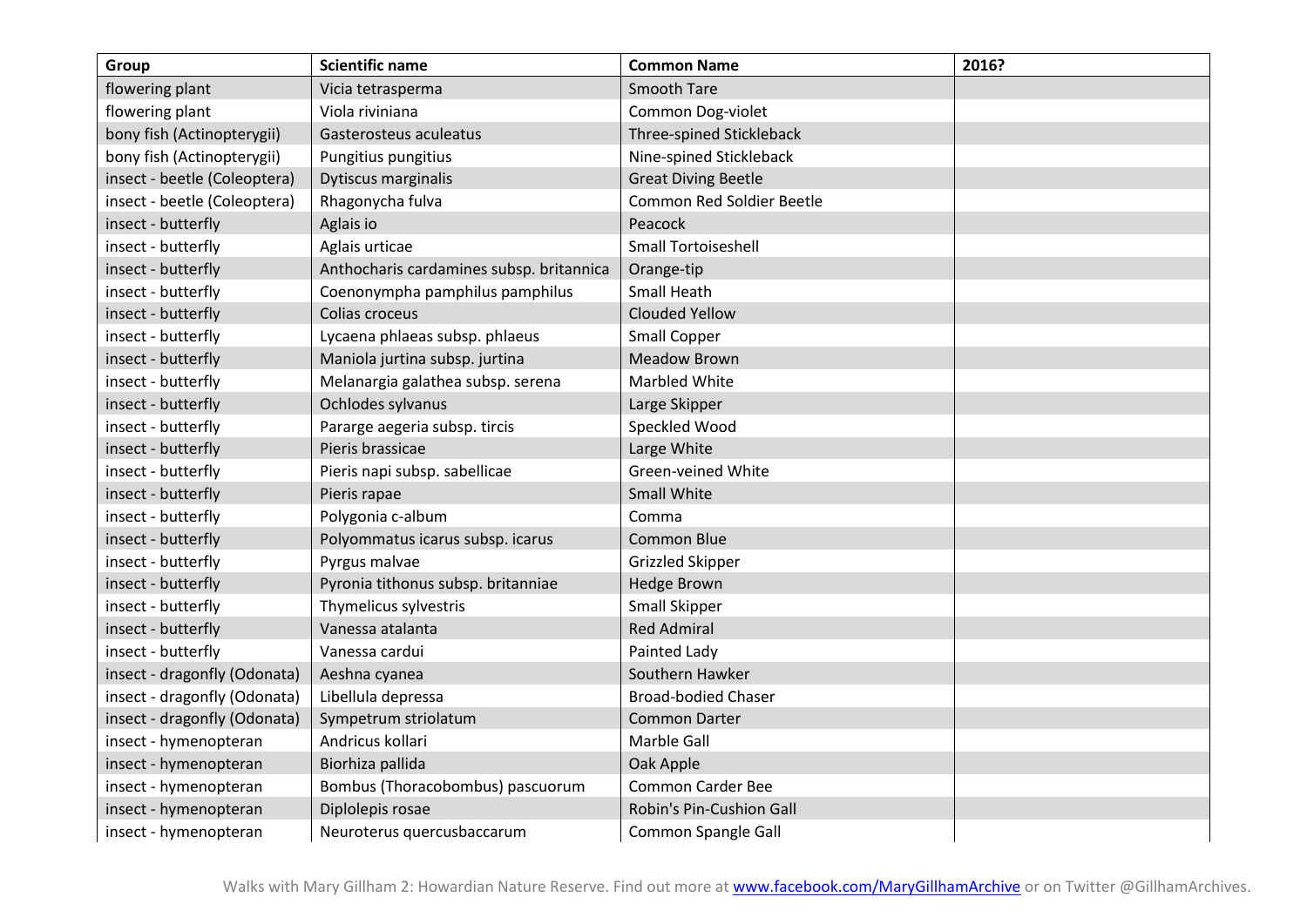| Group                       | <b>Scientific name</b>     | <b>Common Name</b>        | 2016? |
|-----------------------------|----------------------------|---------------------------|-------|
| insect - moth               | Autographa gamma           | Silver Y                  |       |
| insect - moth               | Autographa pulchrina       | <b>Beautiful Golden Y</b> |       |
| insect - moth               | Malacosoma neustria        | Lackey                    |       |
| insect - true bug           |                            |                           |       |
| (Hemiptera)                 | Palomena prasina           | <b>Green Shieldbug</b>    |       |
| insect - true fly (Diptera) | Philophylla caesio         | Philophylla caesio        |       |
| insect - true fly (Diptera) | Volucella pellucens        | Volucella pellucens       |       |
| mollusc                     | Radix peregra              | <b>Wandering Snail</b>    |       |
| reptile                     | Anguis fragilis            | Slow-worm                 |       |
| reptile                     | Natrix natrix              | <b>Grass Snake</b>        |       |
| amphibian                   | <b>Bufo bufo</b>           | <b>Common Toad</b>        |       |
| amphibian                   | Rana temporaria            | <b>Common Frog</b>        |       |
| bird                        | Accipiter nisus            | Sparrowhawk               |       |
| bird                        | Acrocephalus schoenobaenus | Sedge Warbler             |       |
| bird                        | Aegithalos caudatus        | Long-tailed Tit           |       |
| bird                        | Alcedo atthis              | Kingfisher                |       |
| bird                        | Anas platyrhynchos         | Mallard                   |       |
| bird                        | Ardea cinerea              | <b>Grey Heron</b>         |       |
| bird                        | <b>Buteo buteo</b>         | <b>Buzzard</b>            |       |
| bird                        | Carduelis carduelis        | Goldfinch                 |       |
| bird                        | Chloris chloris            | Greenfinch                |       |
| bird                        | Chroicocephalus ridibundus | <b>Black-headed Gull</b>  |       |
| bird                        | Columba livia              | <b>Rock Dove</b>          |       |
| bird                        | Columba palumbus           | Woodpigeon                |       |
| bird                        | Corvus corone              | <b>Carrion Crow</b>       |       |
| bird                        | Cyanistes caeruleus        | <b>Blue Tit</b>           |       |
| bird                        | Cygnus olor                | Mute Swan                 |       |
| bird                        | Delichon urbicum           | <b>House Martin</b>       |       |
| bird                        | Emberiza schoeniclus       | <b>Reed Bunting</b>       |       |
| bird                        | Erithacus rubecula         | Robin                     |       |
| bird                        | Falco tinnunculus          | Kestrel                   |       |
| bird                        | Fringilla coelebs          | Chaffinch                 |       |
| bird                        | Gallinago gallinago        | Snipe                     |       |
| bird                        | Gallinula chloropus        | Moorhen                   |       |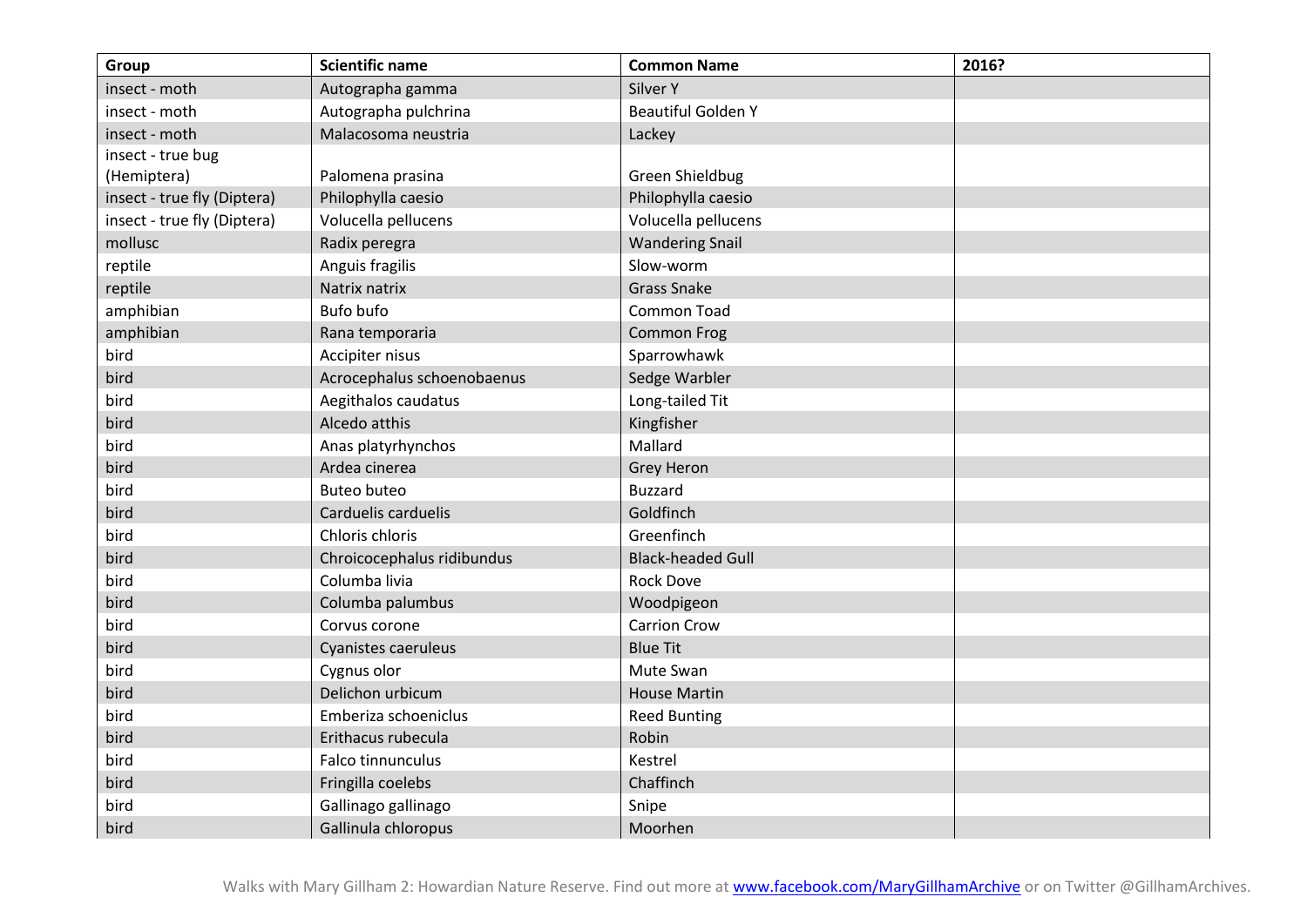| Group              | <b>Scientific name</b>   | <b>Common Name</b>     | 2016? |
|--------------------|--------------------------|------------------------|-------|
| bird               | Garrulus glandarius      | Jay                    |       |
| bird               | Hirundo rustica          | Swallow                |       |
| bird               | Larus argentatus         | <b>Herring Gull</b>    |       |
| bird               | Motacilla cinerea        | <b>Grey Wagtail</b>    |       |
| bird               | Motacilla flava          | <b>Yellow Wagtail</b>  |       |
| bird               | Parus major              | <b>Great Tit</b>       |       |
| bird               | Passer domesticus        | <b>House Sparrow</b>   |       |
| bird               | Periparus ater           | Coal Tit               |       |
| bird               | Phalacrocorax carbo      | Cormorant              |       |
| bird               | Phylloscopus collybita   | Chiffchaff             |       |
| bird               | Phylloscopus trochilus   | <b>Willow Warbler</b>  |       |
| bird               | Pica pica                | Magpie                 |       |
| bird               | Prunella modularis       | Dunnock                |       |
| bird               | Pyrrhula pyrrhula        | <b>Bullfinch</b>       |       |
| bird               | Rallus aquaticus         | <b>Water Rail</b>      |       |
| bird               | Regulus ignicapilla      | Firecrest              |       |
| bird               | Saxicola rubetra         | Whinchat               |       |
| bird               | Saxicola rubicola        | Stonechat              |       |
| bird               | Strix aluco              | Tawny Owl              |       |
| bird               | Sturnus vulgaris         | Starling               |       |
| bird               | Sylvia atricapilla       | Blackcap               |       |
| bird               | Sylvia communis          | Whitethroat            |       |
| bird               | Tachybaptus ruficollis   | Little Grebe           |       |
| bird               | Tringa ochropus          | Green Sandpiper        |       |
| bird               | Troglodytes troglodytes  | Wren                   |       |
| bird               | <b>Turdus iliacus</b>    | Redwing                |       |
| bird               | Turdus merula            | Blackbird              |       |
| bird               | <b>Turdus philomelos</b> | Song Thrush            |       |
| bird               | Turdus pilaris           | Fieldfare              |       |
| bird               | Turdus viscivorus        | Mistle Thrush          |       |
| bird               | Vanellus vanellus        | Lapwing                |       |
| terrestrial mammal | Apodemus sylvaticus      | <b>Wood Mouse</b>      |       |
| terrestrial mammal | Erinaceus europaeus      | West European Hedgehog |       |
| terrestrial mammal | Microtus agrestis        | <b>Field Vole</b>      |       |